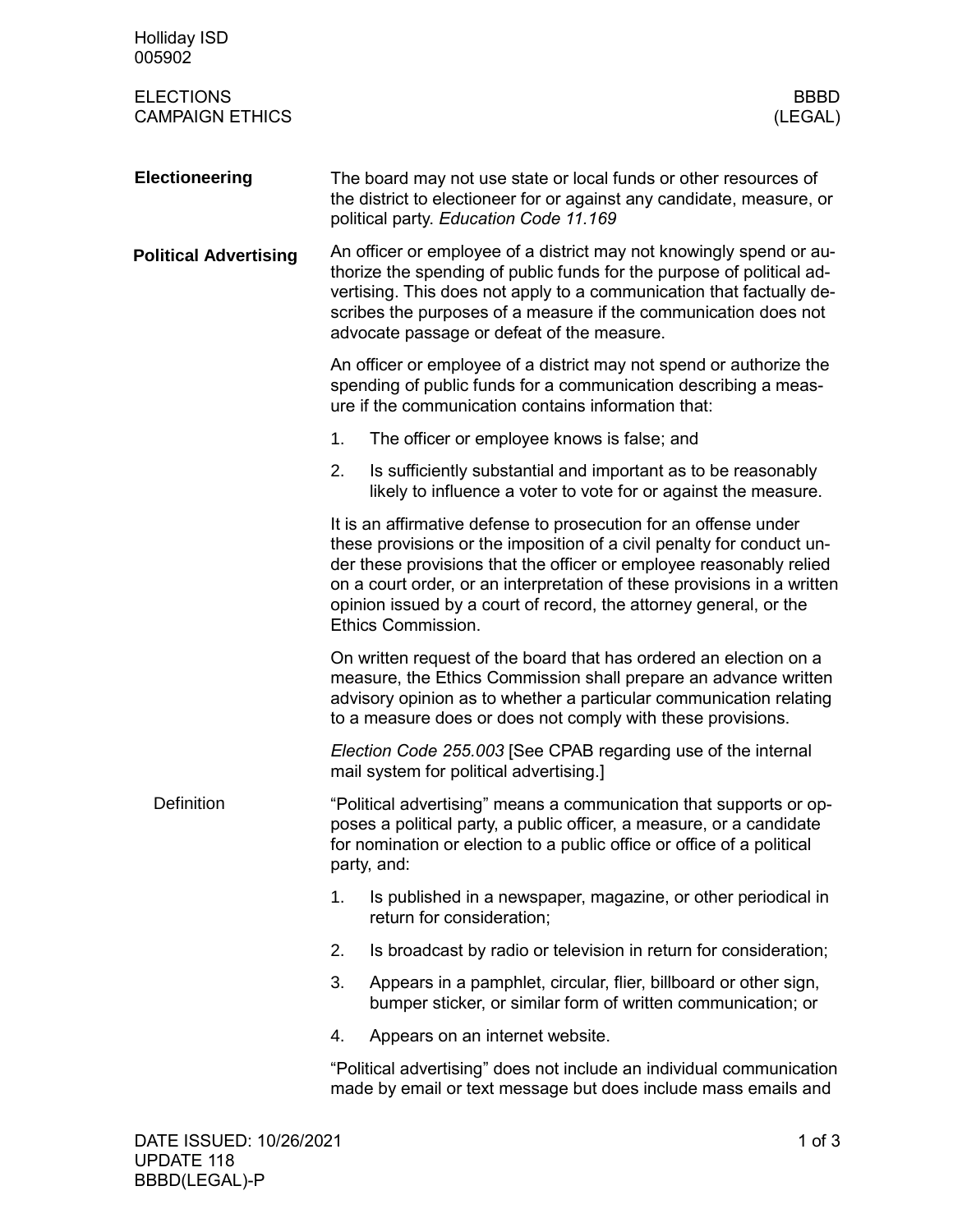| <b>Holliday ISD</b><br>005902              |                                                                                                                                                                                |                                                                                                                                                                                                                                           |                                                                                                                                                                                                           |  |  |
|--------------------------------------------|--------------------------------------------------------------------------------------------------------------------------------------------------------------------------------|-------------------------------------------------------------------------------------------------------------------------------------------------------------------------------------------------------------------------------------------|-----------------------------------------------------------------------------------------------------------------------------------------------------------------------------------------------------------|--|--|
| <b>ELECTIONS</b><br><b>CAMPAIGN ETHICS</b> |                                                                                                                                                                                |                                                                                                                                                                                                                                           | <b>BBBD</b><br>(LEGAL)                                                                                                                                                                                    |  |  |
|                                            | text messages involving an expenditure of funds beyond the basic<br>cost of hardware, messaging software, and bandwidth.                                                       |                                                                                                                                                                                                                                           |                                                                                                                                                                                                           |  |  |
|                                            | 1 TAC 20.1(11); Election Code 251.001(16)                                                                                                                                      |                                                                                                                                                                                                                                           |                                                                                                                                                                                                           |  |  |
| <b>Newsletters</b>                         | A newsletter of a public officer of a district is not political advertising<br>if:                                                                                             |                                                                                                                                                                                                                                           |                                                                                                                                                                                                           |  |  |
|                                            | 1.                                                                                                                                                                             | It includes no more than two pictures of a public officer per<br>page and if the total amount of area covered by the pictures is<br>no more than 20 percent of the page on which the pictures<br>appear;                                  |                                                                                                                                                                                                           |  |  |
|                                            | 2.                                                                                                                                                                             | It includes no more than eight personally phrased references<br>on a page that is 8 1/2" x 11" or larger, with a reasonable re-<br>duction in the number of such personally phrased references<br>in pages smaller than 8 1/2" x 11"; and |                                                                                                                                                                                                           |  |  |
|                                            | 3.                                                                                                                                                                             |                                                                                                                                                                                                                                           | When viewed as a whole and in the proper context:                                                                                                                                                         |  |  |
|                                            |                                                                                                                                                                                | a.                                                                                                                                                                                                                                        | Is informational rather than self-promotional;                                                                                                                                                            |  |  |
|                                            |                                                                                                                                                                                | b.                                                                                                                                                                                                                                        | Does not advocate passage or defeat of a measure; and                                                                                                                                                     |  |  |
|                                            |                                                                                                                                                                                | C.                                                                                                                                                                                                                                        | Does not support or oppose a candidate for nomination<br>or election to a public office or office of political party, a<br>political party, or a public officer.                                          |  |  |
|                                            | 1 TAC 26.2                                                                                                                                                                     |                                                                                                                                                                                                                                           |                                                                                                                                                                                                           |  |  |
| <b>Disclosure</b><br><b>Statement</b>      | A person may not knowingly cause to be published, distributed, or<br>broadcast political advertising containing express advocacy that<br>does not indicate in the advertising: |                                                                                                                                                                                                                                           |                                                                                                                                                                                                           |  |  |
|                                            | 1.                                                                                                                                                                             |                                                                                                                                                                                                                                           | That it is political advertising; and                                                                                                                                                                     |  |  |
|                                            | 2.                                                                                                                                                                             |                                                                                                                                                                                                                                           | The full name of the:                                                                                                                                                                                     |  |  |
|                                            |                                                                                                                                                                                | a.                                                                                                                                                                                                                                        | Person who paid for the political advertising;                                                                                                                                                            |  |  |
|                                            |                                                                                                                                                                                | b.                                                                                                                                                                                                                                        | Political committee authorizing the political advertising;<br>or                                                                                                                                          |  |  |
|                                            |                                                                                                                                                                                | C.                                                                                                                                                                                                                                        | Candidate or specific-purpose committee supporting the<br>candidate, if the political advertising is authorized by the<br>candidate.                                                                      |  |  |
|                                            |                                                                                                                                                                                |                                                                                                                                                                                                                                           | Political advertising that is authorized by a candidate, an agent of a<br>candidate, or a political committee filing reports under Election<br>Code Title 15 shall be deemed to contain express advocacy. |  |  |